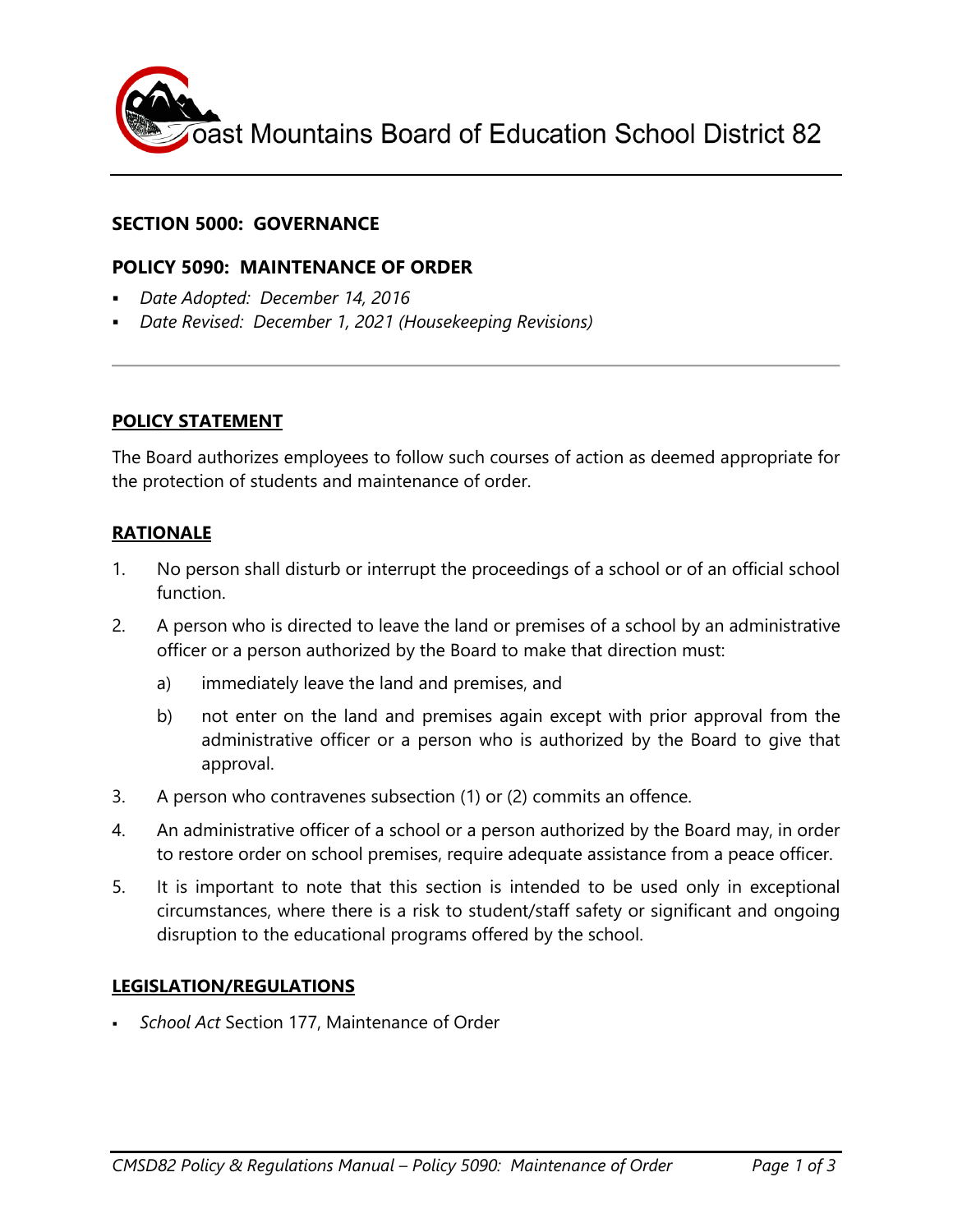Dast Mountains Board of Education School District 82

## **POLICY**

The Board authorizes the Superintendent of Schools, Directors of Instruction, Principals and Vice Principals to make such directions and to follow such courses of action as deemed appropriate for the protection of students and maintenance of order, and that the Board declares that this resolution constitutes an authorization pursuant to Section 177, Maintenance of Order, *School Act*.

## **PROCEDURES**

- 1. Authority includes:
	- a) Superintendent of Schools
	- b) Directors of Instruction
	- c) Principals
	- d) Vice Principals

to direct persons to leave the premises and lands occupied or owned by Coast Mountains Board of Education School District 82.

- 2. Where practicable, provide prior notice to the Superintendent of Schools of the intention to issue an exclusion order under Section 177. If possible, a "warning" maintenance of order is issued first, unless egregious circumstances.
- 3. Call for assistance from the police if the administrator determines this is necessary (e.g. the person refuses to leave after being directed to do so or if there is reason to be concerned about a threat from the individual).
- 4. Report the incident to the superintendent of schools or designate.
- 5. Provide written notification to the excluded person as soon as possible, including reasons for length of exclusion, date for review, and information about avenues of appeal (Boards may wish to develop a template letter for use by school administrators).